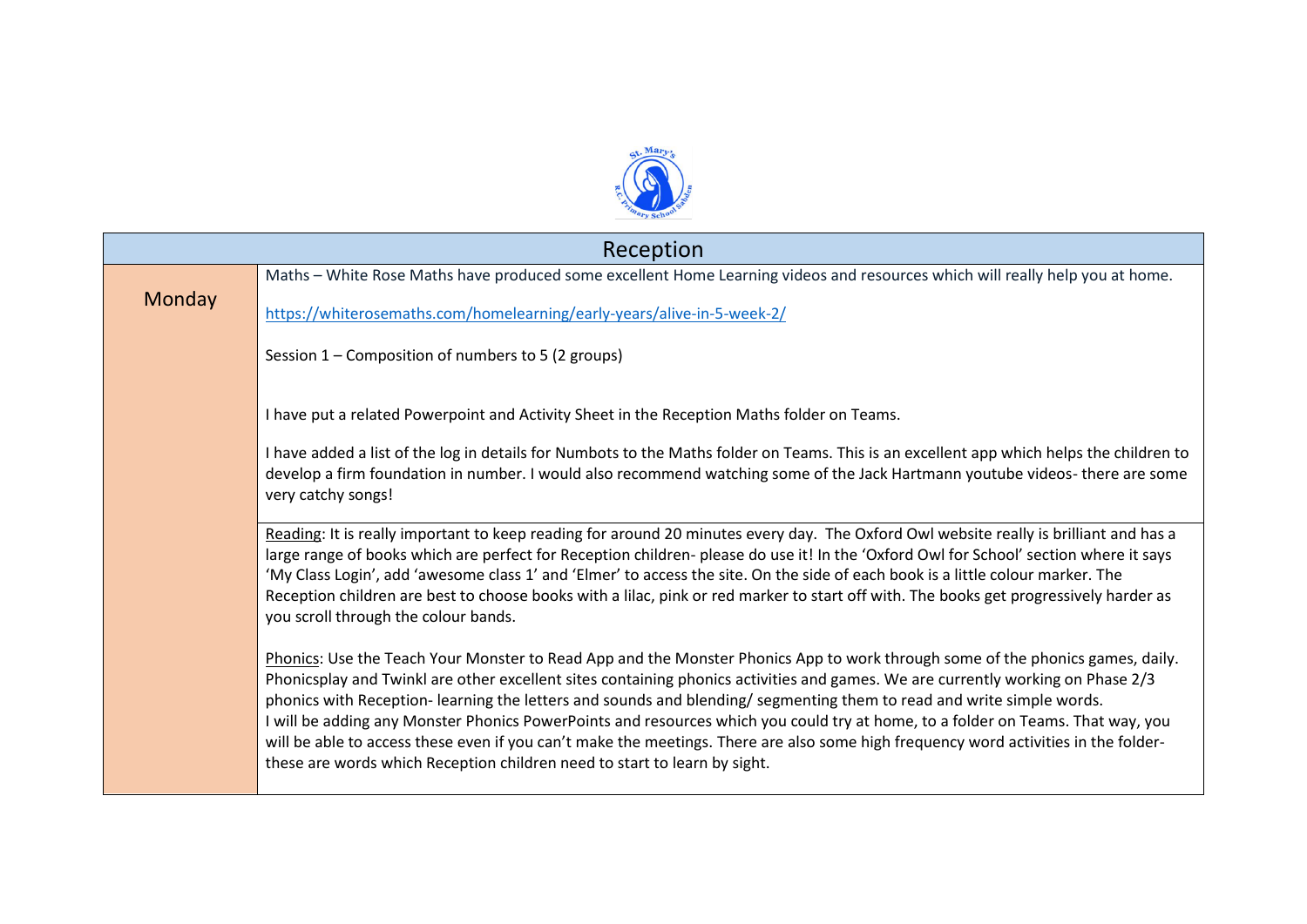|         | Our focus sounds for this week will be 'ch' and 'sh'.                                                                                                                                                                                                                        |
|---------|------------------------------------------------------------------------------------------------------------------------------------------------------------------------------------------------------------------------------------------------------------------------------|
|         | English: Read or watch 'Lost and Found' again https://www.youtube.com/watch?v=cRAAQ8EWzig&safe=active then retell the story<br>using the 'Story Map' on Teams. Use actions to help you to memorise the sequence of the story.                                                |
|         | This link shows Pie Corbett using this technique to retell the story of 'The Little Red Hen'. The purpose of the story map is to aid visual<br>memory - so the children can "see" the plot.<br>https://www.youtube.com/watch?v=JdvJZD-cplg                                   |
|         | I'd love to see a video of your Lost and Found retelling. $\circled{c}$                                                                                                                                                                                                      |
|         | Science: So far, we have had a look at animals from hot and cold countries, their habitats and how they camouflage against their<br>surroundings. Today I would like you to find out about how we can group animals based on their characteristics.                          |
|         | Watch the BBC bitesize clips to find out about mammals, birds, reptiles, amphibians and insects and then have a look at the 'Animal<br>Groups Powerpoint' on Teams. https://www.bbc.co.uk/bitesize/topics/z6882hv                                                            |
|         | This site from San Diego zoo looks at animal categories and gives examples of each. https://animals.sandiegozoo.org/<br>There are some 'Animal Groups Sorting Cards' on Teams for you to try too or you can create your own to sort.                                         |
| Tuesday | https://whiterosemaths.com/homelearning/early-years/alive-in-5-week-2/<br>Session 2 - How many altogether?                                                                                                                                                                   |
|         | I have put a related Powerpoint and Activity Sheet in the Reception Maths folder on Teams.                                                                                                                                                                                   |
|         | Reading: See Monday<br>Phonics: See Monday                                                                                                                                                                                                                                   |
|         | English: Practise your cutting skills by creating some Lost and Found stick puppets. There are some on Teams that you could use or<br>you could make your own. You could use real twigs if you do not have any lolly sticks handy. Use the stick puppets to retell the story |
|         | of Lost and Found. Don't forget to send me a video! $\odot$<br>Art: Make a penguin, possum, pig or other small animal of your choice out of salt dough (see the recipe below). Try following these<br>techniques to make your creature:                                      |
|         | Roll a lemon/egg shape from clay.                                                                                                                                                                                                                                            |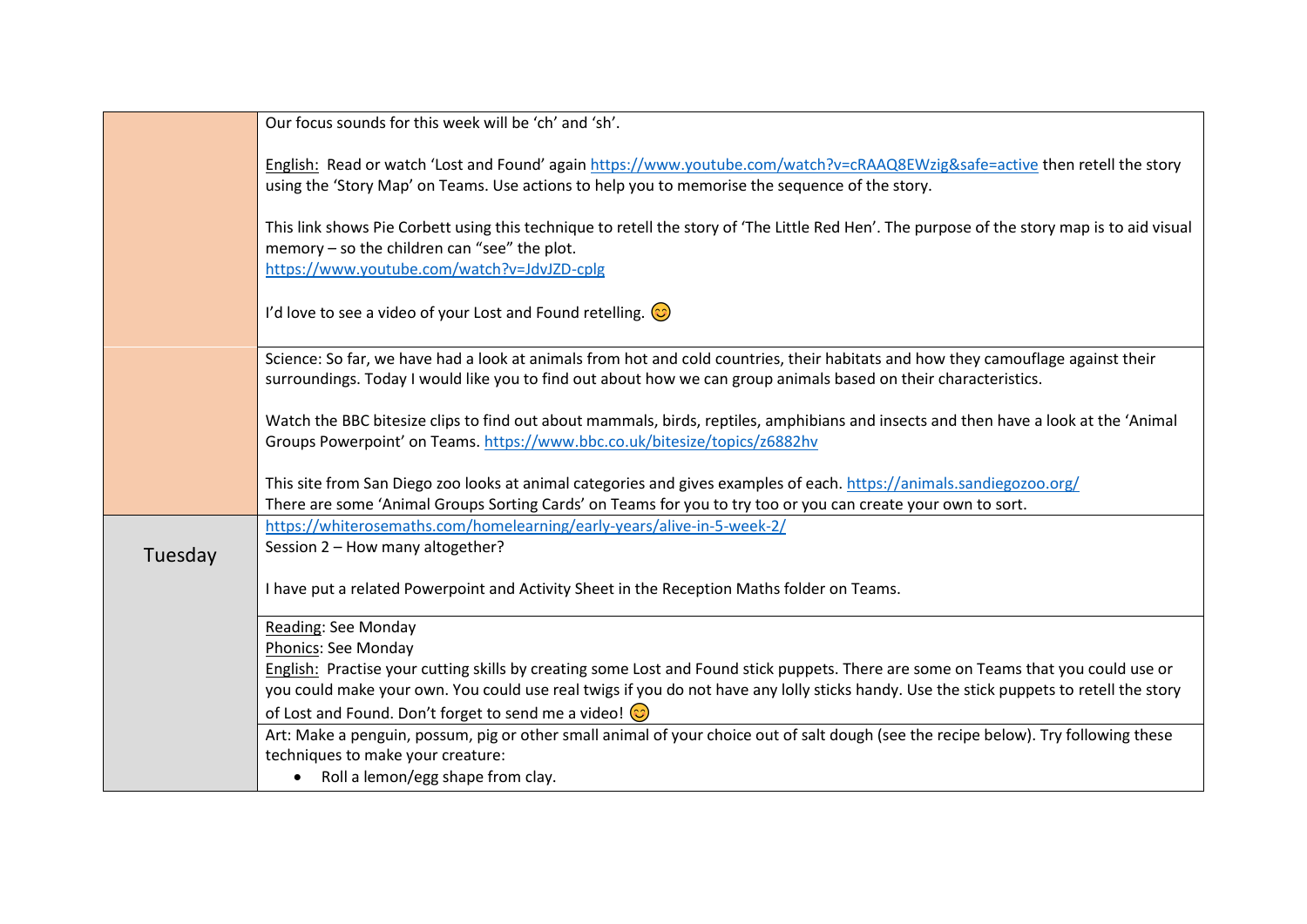|           | Gently squeeze a head shape near the top of the egg.                                                                                   |
|-----------|----------------------------------------------------------------------------------------------------------------------------------------|
|           | Pull and twist to create wing shapes, beak and feet/ears, snouts                                                                       |
|           | If making a pig or small animal, draw a cross shape with a knife/ tool and pull each section to form legs and feet.                    |
|           | Use tools to pierce eyes or add textures such as feathers on wings, fur, tails etc.                                                    |
|           | Dry your clay creature and then paint it.                                                                                              |
|           |                                                                                                                                        |
|           | Don't forget to send me a picture! $\odot$                                                                                             |
|           |                                                                                                                                        |
|           | Ingredients                                                                                                                            |
|           | · 1 cup Plain Flour All-Purpose<br>• 1/2 cup Table Salt                                                                                |
|           | • 1/2 cup Water                                                                                                                        |
|           | <b>Instructions</b><br>1. In a bowl mix the 3 ingredients together                                                                     |
|           | 2. Knead on a lightly floured surface until smooth.                                                                                    |
|           | 3. Roll out or form into the shapes you want.<br>4. On a piece of kitchen paper place in the microwave.                                |
|           | 5. Microwave in 10 second bursts checking regularly. IT IS IMPORTANT THAT YOU DO IT IN<br>SHORT BURST OTHERWISE IT WILL BURN !!!       |
|           | 6. Once dry remove and allow to cool before painting.                                                                                  |
|           | https://whiterosemaths.com/homelearning/early-years/alive-in-5-week-2/                                                                 |
| Wednesday | Session 3 – Composition of numbers to 5 (3 groups)                                                                                     |
|           |                                                                                                                                        |
|           | I have put a related Powerpoint and Activity Sheet in the Reception Maths folder on Teams.                                             |
|           | Reading: See Monday                                                                                                                    |
|           | Phonics: See Monday                                                                                                                    |
|           | English: Look at the picture on the 'Adjectives' sheet on Teams. Discuss the image and talk about what it tells you about the          |
|           | characters in Lost and Found. Try to write some describing words next to the picture to describe how the characters are feeling at the |
|           | different points in the story.                                                                                                         |
|           | Music: Please choose one of the KS1 music lessons on Oak Academy to join in with! There are lots to choose from. Have fun!             |
|           | There is also a fun Polar Party Rap you could try here: https://www.bbc.co.uk/teach/bring-the-noise/andys-raps-polar-party/zn9fmfr/    |
|           | https://whiterosemaths.com/homelearning/early-years/alive-in-5-week-2/                                                                 |
| Thursday  | Session 4 - How many are hiding?                                                                                                       |
|           |                                                                                                                                        |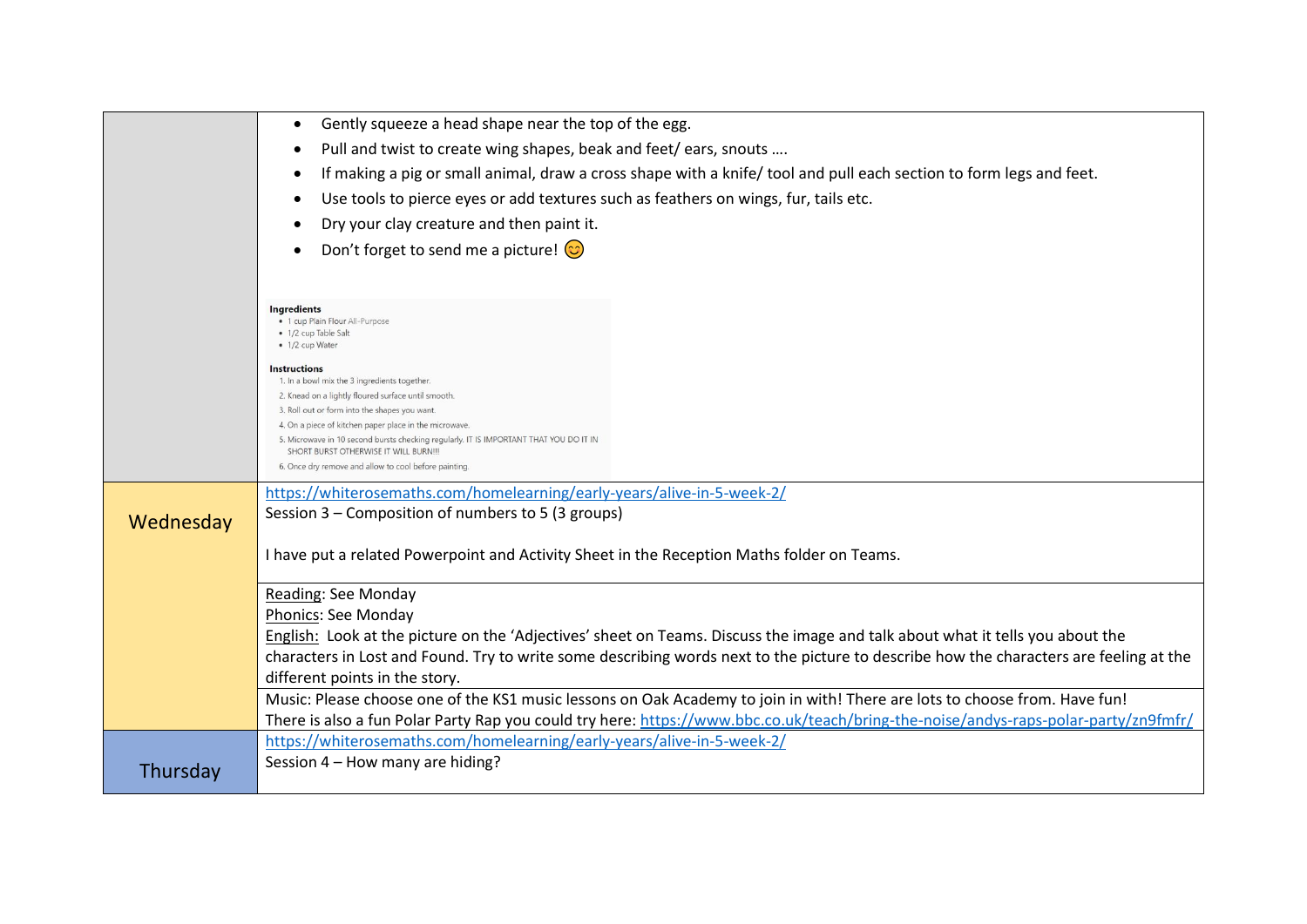|        | I have put a related Powerpoint and Activity Sheet in the Reception Maths folder on Teams.                                                                                                                                                                                   |
|--------|------------------------------------------------------------------------------------------------------------------------------------------------------------------------------------------------------------------------------------------------------------------------------|
|        | Reading: See Monday                                                                                                                                                                                                                                                          |
|        | Phonics: See Monday                                                                                                                                                                                                                                                          |
|        | English: Today we are going to plan our own version of the Lost and Found story. What could we have instead of a penguin? Use your                                                                                                                                           |
|        | imagination, you can choose whichever animal character you like. Maybe you could plan a story about a little boy who finds a lion at<br>his door. Where might the lion live? If it lives in the jungle, would we get there by boat? What could we use instead? Use the 'New  |
|        | Story Plan' template on Teams to draw pictures and labels for each part of your new story.                                                                                                                                                                                   |
|        | RE: We are going to think about the love and special times we share in our families. Look at the 'Special Meal' photo in the Topic file<br>on Teams. Talk about a time when you celebrated with a special meal. It might have been a birthday party, Christmas, a wedding, a |
|        | First Communion or a Baptism celebration. Use these questions to help:                                                                                                                                                                                                       |
|        | When might you have a special meal?                                                                                                                                                                                                                                          |
|        | What makes a meal special?                                                                                                                                                                                                                                                   |
|        | Who was there?<br>$\bullet$                                                                                                                                                                                                                                                  |
|        | Who prepared the meal?                                                                                                                                                                                                                                                       |
|        | What did you eat?                                                                                                                                                                                                                                                            |
|        | How did you help?<br>$\bullet$                                                                                                                                                                                                                                               |
|        | What did you like best about it?                                                                                                                                                                                                                                             |
|        | How did it make you feel?                                                                                                                                                                                                                                                    |
|        | Why is it good to spend time sharing food together?                                                                                                                                                                                                                          |
|        | On a paper plate or paper circle, draw a picture of your special meal. Talk to a grown up about who was there and why it was special<br>to share food together.                                                                                                              |
|        | https://whiterosemaths.com/homelearning/early-years/alive-in-5-week-2/                                                                                                                                                                                                       |
| Friday | Session 5 - How many are hiding?                                                                                                                                                                                                                                             |
|        | I have put a related PowerPoint and Activity Sheet in the Reception Maths folder on Teams.                                                                                                                                                                                   |
|        | Reading: See Monday                                                                                                                                                                                                                                                          |
|        | Phonics: See Monday                                                                                                                                                                                                                                                          |
|        | English: Use your story plan from yesterday to help you to read your own story based on 'Lost and Found'. You could even add                                                                                                                                                 |
|        | actions! If you are feeling brave, you could record yourself reading it too. I would love to hear it!                                                                                                                                                                        |
|        | PE: Be active! Go for a walk, ride your bike, learn how to skip with a rope. Don't forget the daily PE with Joe Wicks which is live every                                                                                                                                    |
|        | morning at 9am. Cosmic Kids Yoga is also lovely, you can find sessions on youtube to follow. In the PE folder on Teams, there is a                                                                                                                                           |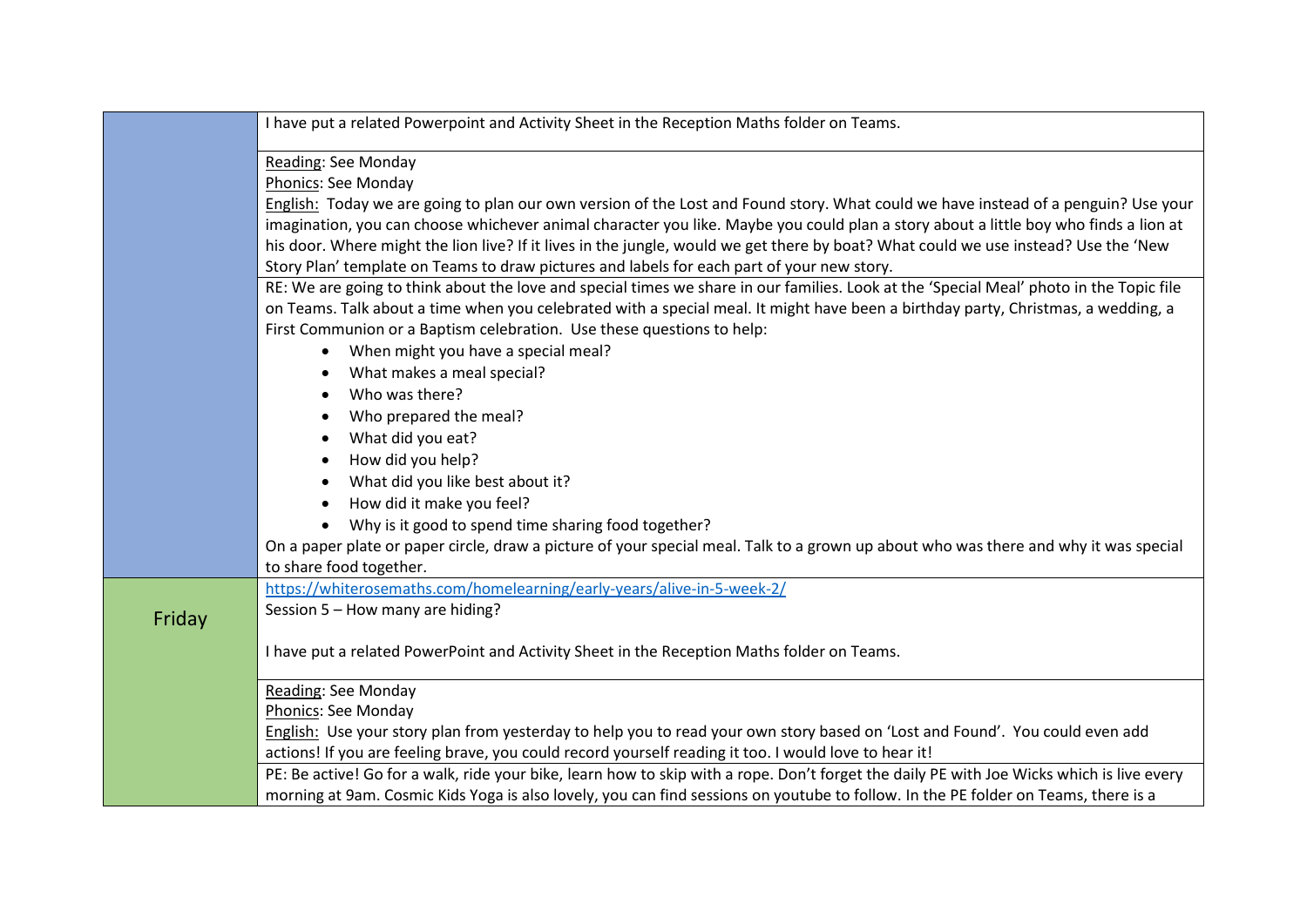|                       | Moving Animals Powerpoint. Have a look through it, then see if you can move like the different animals. Can you crawl, slither, gallop,<br>jump, creep, swim, fly?                                                                                                                                                                                                                                                                                              |
|-----------------------|-----------------------------------------------------------------------------------------------------------------------------------------------------------------------------------------------------------------------------------------------------------------------------------------------------------------------------------------------------------------------------------------------------------------------------------------------------------------|
| <b>Extra Learning</b> | Please do not worry if you are struggling to get through all these lessons at home. Children in Reception learn through play so as long<br>as they are playing, they are progressing! © Play hide and seek, bake a cake, play board games, make a den, build some lego, hunt<br>for minibeasts, have a tea party, put on a puppet show, make some friendship bracelets, paint some rocks, create your own monster<br>use your imagination and have lots of fun! |
|                       | Here are a few more websites containing fun activities for whilst you are at home:                                                                                                                                                                                                                                                                                                                                                                              |
|                       | Mini Music Maker Manchester. Have a look here:<br>https://youtu.be/7ngv0Cor4iA                                                                                                                                                                                                                                                                                                                                                                                  |
|                       | Draw with Rob is such fun! I would definitely recommend having a look:<br>http://www.robbiddulph.com/draw-with-rob                                                                                                                                                                                                                                                                                                                                              |
|                       | The following website has lots of non-fiction reading material to support reading at home.<br>https://readon.myon.co.uk                                                                                                                                                                                                                                                                                                                                         |
|                       | Oliver Jeffers has read lots of his lovely books. Enjoy!<br>https://www.oliverjeffers.com/books#/abookaday                                                                                                                                                                                                                                                                                                                                                      |
|                       | Julia Donaldson and her husband sing some of their songs about the stories here:<br>http://www.juliadonaldson.co.uk/songs.php                                                                                                                                                                                                                                                                                                                                   |
|                       | There are live cameras at Edinburgh Zoo so that the children can watch the pandas, penguins etc. :)<br>https://www.edinburghzoo.org.uk/webcams/panda-cam                                                                                                                                                                                                                                                                                                        |
|                       | Every day an audio story will be added to the David Walliams site. Each on is from The World's Worst Children.<br>https://www.worldofdavidwalliams.com                                                                                                                                                                                                                                                                                                          |
|                       | There are also good worksheets and resources at Twink. Their Twinkl Go interactive resources are currently freel:<br>https://www.twinkl.co.uk                                                                                                                                                                                                                                                                                                                   |